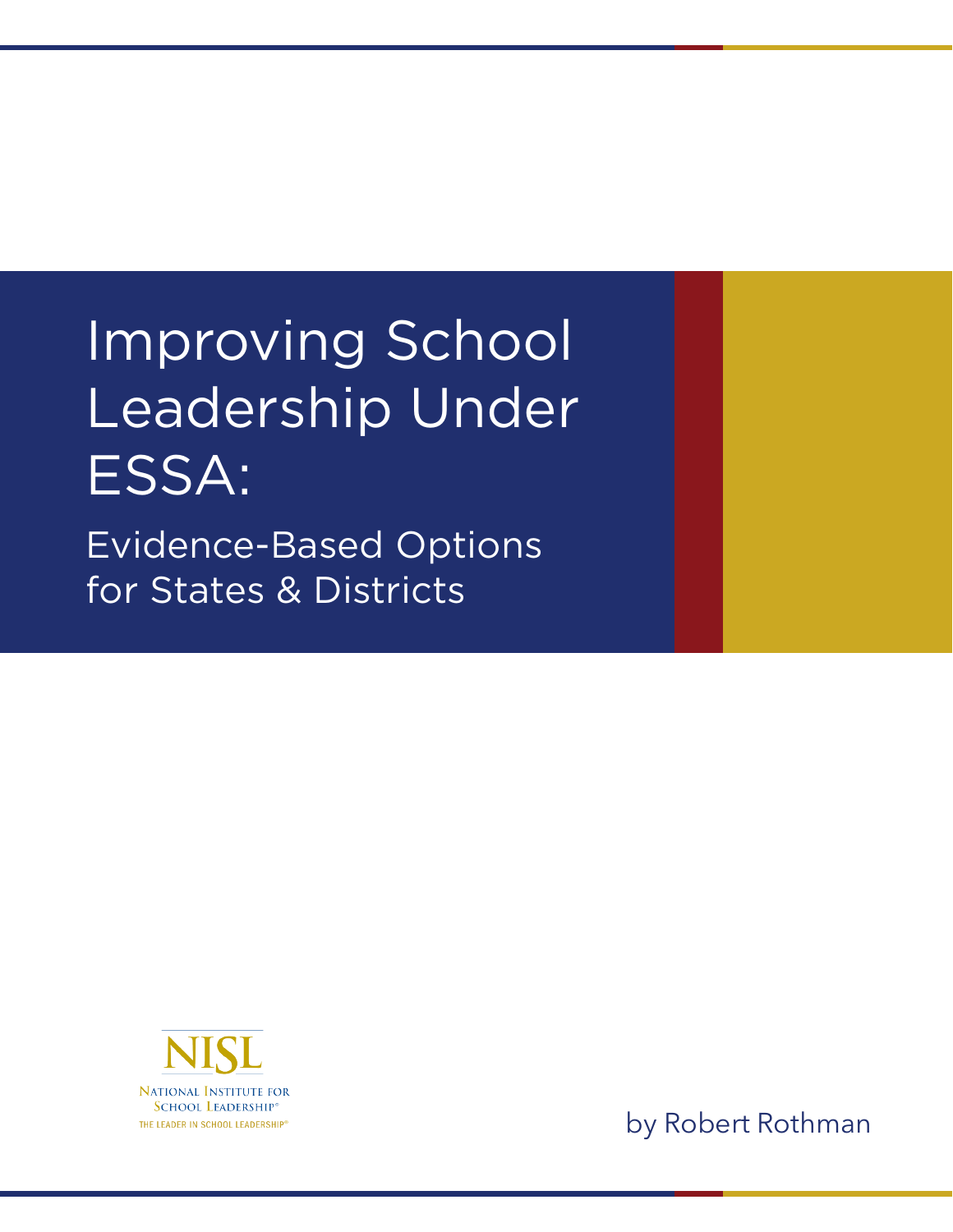## Improving School Leadership Under ESSA:

#### Evidence-Based Options for States & Districts

The Every Student Succeeds Act (ESSA) provides a broad range of opportunities for states and school districts to improve schools, particularly those that are struggling. The law provides a substantial amount of funding for improvement efforts, such as for improving teacher and school leader quality, as well as a great deal of flexibility in how the funds are spent.

States are now developing plans to comply with ESSA. These plans address a number of policies, including assessments, accountability systems, and interventions for low-performing schools. The U.S. Department of Education has issued regulations to guide state plans in certain areas, but in general, states have a great deal of discretion in designing their plans.

One area that ESSA supports is school leadership. ESSA includes a number of provisions that support state and district efforts to recruit, prepare, and develop highly capable school leaders. This represents a substantial expansion over previous versions of the Elementary and Secondary Education Act, and appears to be based on a recognition that, while the cumulative effect of teacher quality is a critical component of effective schools, improving the quality of leadership may be one of the most cost-efficient and scalable methods of improving instruction and learning in K-12 schools. Competent and skillful teachers are necessary to improve classrooms; competent and skillful leaders can improve struggling schools and maintain highly effective schools.

While ESSA offers flexibility to states and districts, the statute also encourages school officials to adopt interventions that are evidence-based. The law sets out four categories, or tiers, of evidence states and districts can use in selecting programs. This paper describes those tiers and reports on principal-development programs that qualify as evidence-based.

These decisions are among the most important ones states and districts will make to raise the level of student achievement and ensure that all students graduate from high school ready for college and careers.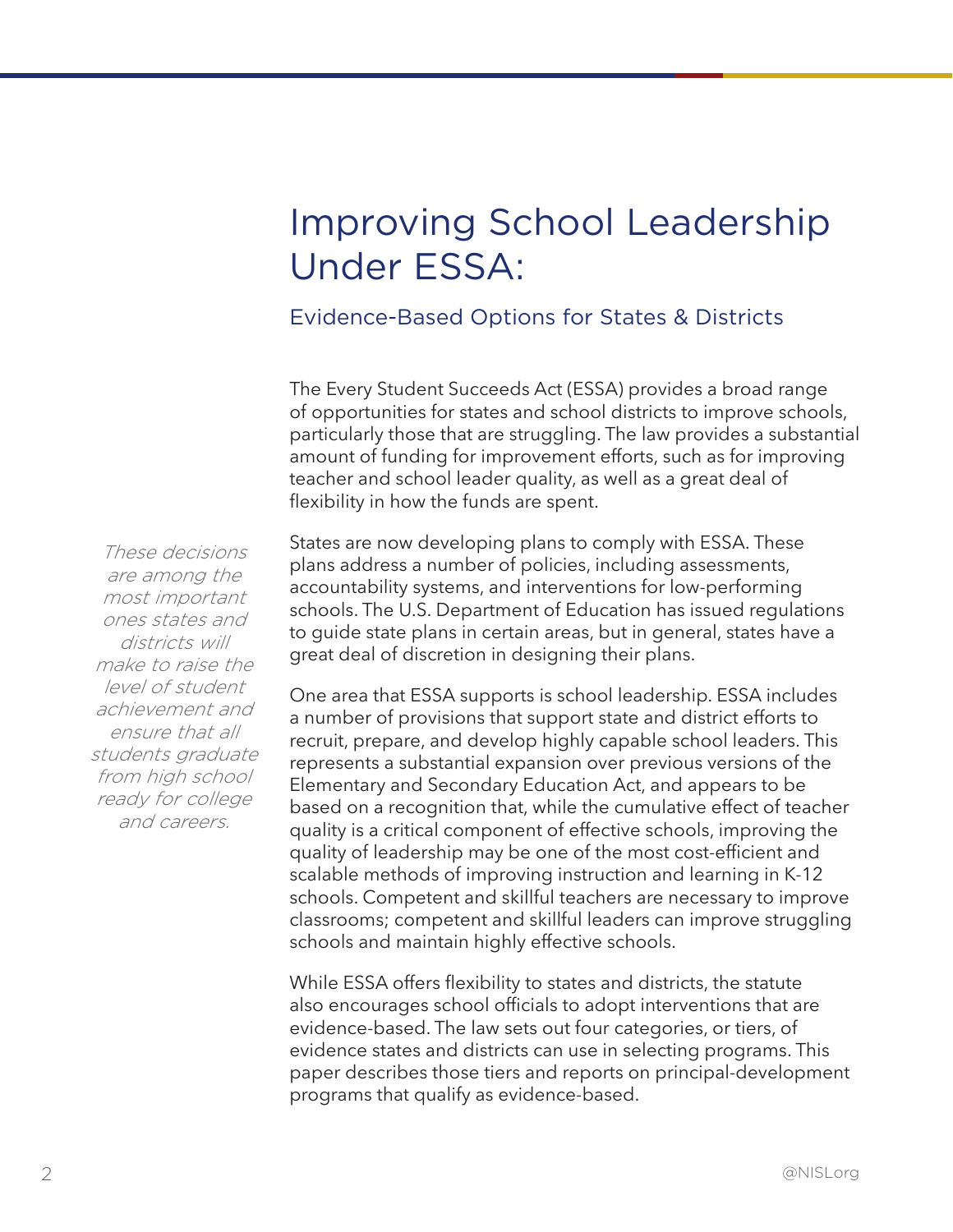The next step is up to states and districts. They need to review these findings, as well as their local context and needs, and come up with improvement strategies that will have the biggest impact on their students. Those decisions are among the most important ones they will make to raise the level of student achievement and ensure that all students graduate from high school ready for college and careers.

#### Principal Quality: A Driver of Student Achievement

One of the most widely quoted findings from education research is the fact that teacher quality is the largest school-related factor in student achievement. Less well known, but equally robust, is the finding that principal quality is the second-largest factor in student achievement.<sup>1</sup> The effect is particularly strong in schools with the greatest needs.2

Unlike teachers, who affect individual students and classrooms, principals have a school-wide impact. Researchers have shown that effective principals attract and retain high-quality teachers<sup>3</sup> and create professional work environments that facilitate effective teaching and learning.4 Studies have also found that high-quality principals have teachers who improve faster.5

Despite the evidence about the impact of principal quality on teaching and learning, school leaders have been largely ignored in public policy. As a recent report concludes, "The principal's role has received consistently less attention relative to other topics… policymakers give much more attention to teachers and teacherrelated issues than principals."6 At the federal level, for example, programs for principals have been lumped in with programs for teachers, such as in the Supporting Effective Educator Development (SEED) program, rather than separated out as a unique focus of investments.

#### ESSA—Increased Funding and Flexibilty for Strenthening School Leadership

The passage of ESSA, however, made school leadership more prominent in federal policy. The law contains a number of provisions that offer support for the recruitment, preparation, and development of high-quality principals. These include:

*Title I (Improving Basic Programs Operated by State and Local Educational Agencies)* of ESSA authorizes approximately \$15.0 to \$16.2 billion per year (2017–2020) to states in formula funding

Principal quality is the second-largest factor in student achievement. The effect is particularly strong in schools with the greatest needs.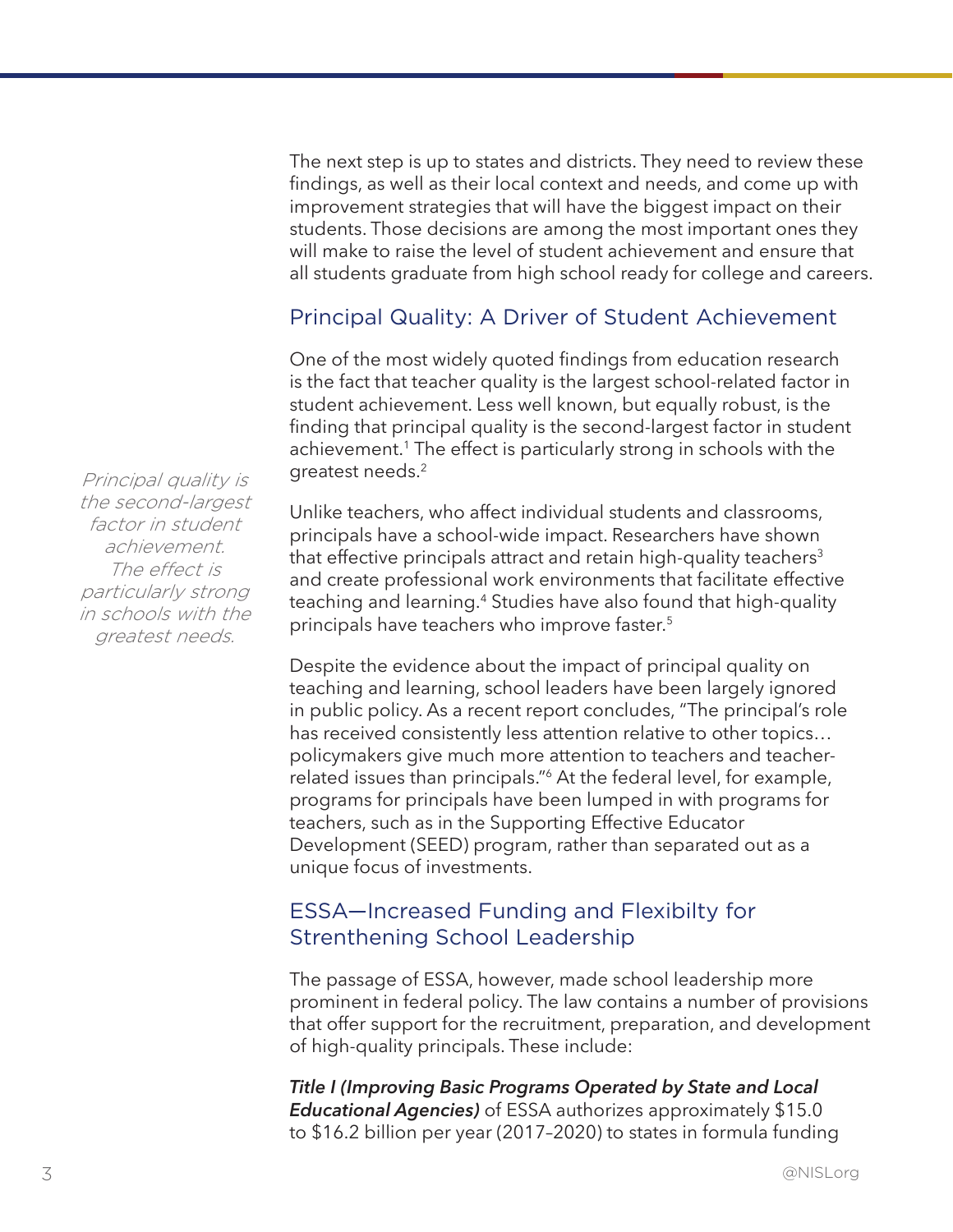to improve basic state and local education programs. School Improvement Funds, which replace School Improvement Grants and which are used to support improvements in the lowest 5 percent of schools in performance, may be used to support activities to improve school leadership.

*Title II, Part A (Supporting Effective Instruction)*, authorizes approximately \$2.3 billion per year (2017–2020) to states in formula funding to improve the quality of teachers, principals, or other school leaders. States may reserve up to 3 percent of their grants for activities designed to improve the principal pipeline, such as:

- improving principal certification (regular and alternative), evaluation, and support systems;
- preservice (principal preparation programs and academies);
- training or professional development on such topics as differentiating performance; evaluating teachers; cultural competency; instruction and student learning; postsecondary education for students; science, technology, engineering, and mathematics (STEM), career and technical education (CTE) instruction; and technology ;
- recruiting and retaining school leaders;
- induction and mentoring for early career principals; and
- differential pay for hard-to-fill positions.

*Title II, Part B (National Activities)*, authorizes approximately \$469 to \$489 million per year (2017–2020) to states to award to districts. Districts may develop human-capital management systems that include performance-based incentives, such as bonuses for teachers or principals based on improved student achievement. These performance incentives can be used with both school leaders and teachers; before ESSA, the incentives only targeted teachers.

National activities also include competitive federal grants to support the development of effective educators, including school leaders, through nontraditional certification programs and evidence-based professional development, as well as support for efforts to improve the recruitment, preparation, placement, support, and retention of effective principals or other school leaders in high-need schools.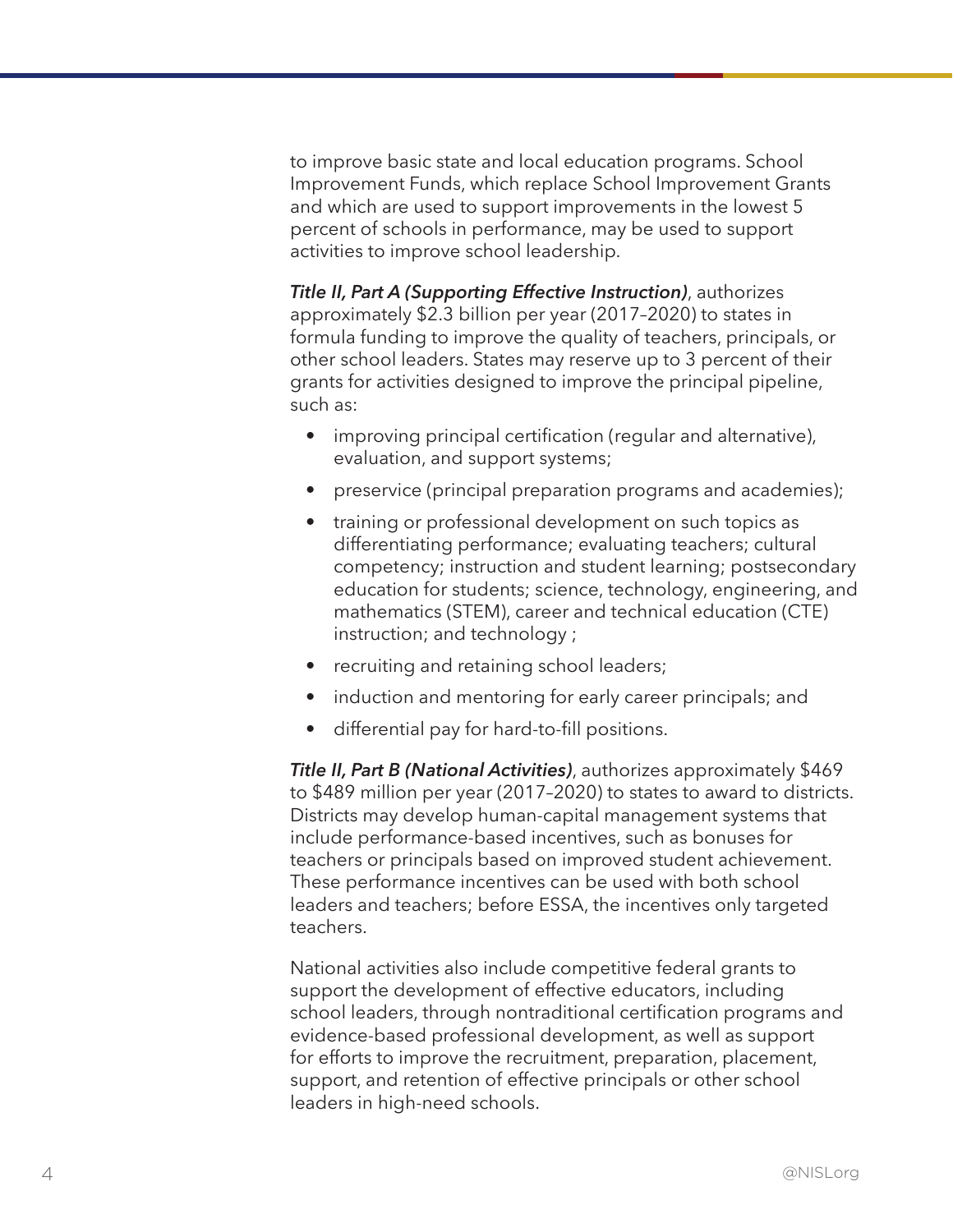#### New Funding Requirements for ESSA — 'Evidence-Based Interventions'

While these provisions allow states and districts to take major steps toward improving school leadership, ESSA also makes clear that interventions a state or district uses must be evidence-based in most cases. The law defines "evidence-based" to mean "an activity, strategy, or intervention that demonstrates a statistically significant effect on improving student outcomes or other relevant outcomes based on—

- strong evidence from at least one well-designed and wellimplemented experimental study (Tier I);
- moderate evidence from at least one well-designed and wellimplemented quasi-experimental study (Tier II); or
- promising evidence from at least one well-designed and wellimplemented correlational study with statistical controls for selection bias (Tier III)."

These three categories of evidence are required to be met by interventions funded under all Title I funding streams. Interventions outside of school improvement under Title I (for example, an intervention under Title II) must meet the same standards of evidence, at least for some components. These programs could also meet a a fourth category, known as Tier IV, which qualify if they "demonstrate a rationale based on high-quality research findings or positive evaluation that such activity, strategy, or intervention is likely to improve student outcomes or other relevant outcomes." In such cases, there must be "ongoing efforts to examine the effects of such activity, strategy, or intervention."

#### Shedding Light on ESSA Evidence Requirements and Qualifying Interventions

In an effort to provide guidance to districts and states, two organizations recently released reports that focus on the evidence supporting interventions that meet ESSA standards.

One report, by the RAND Corporation with support from the Wallace Foundation,<sup>7</sup> states that the evidentiary standards in the law are less stringent than those that applied to previous federal programs, such as the Investing in Innovation (i3) program. While noting that the language in the statute is somewhat vague and needs to be clarified, the report identifies several interventions that might be permissible under the criteria.

ESSA also makes clear that interventions a state or district uses must be evidence-based in most cases.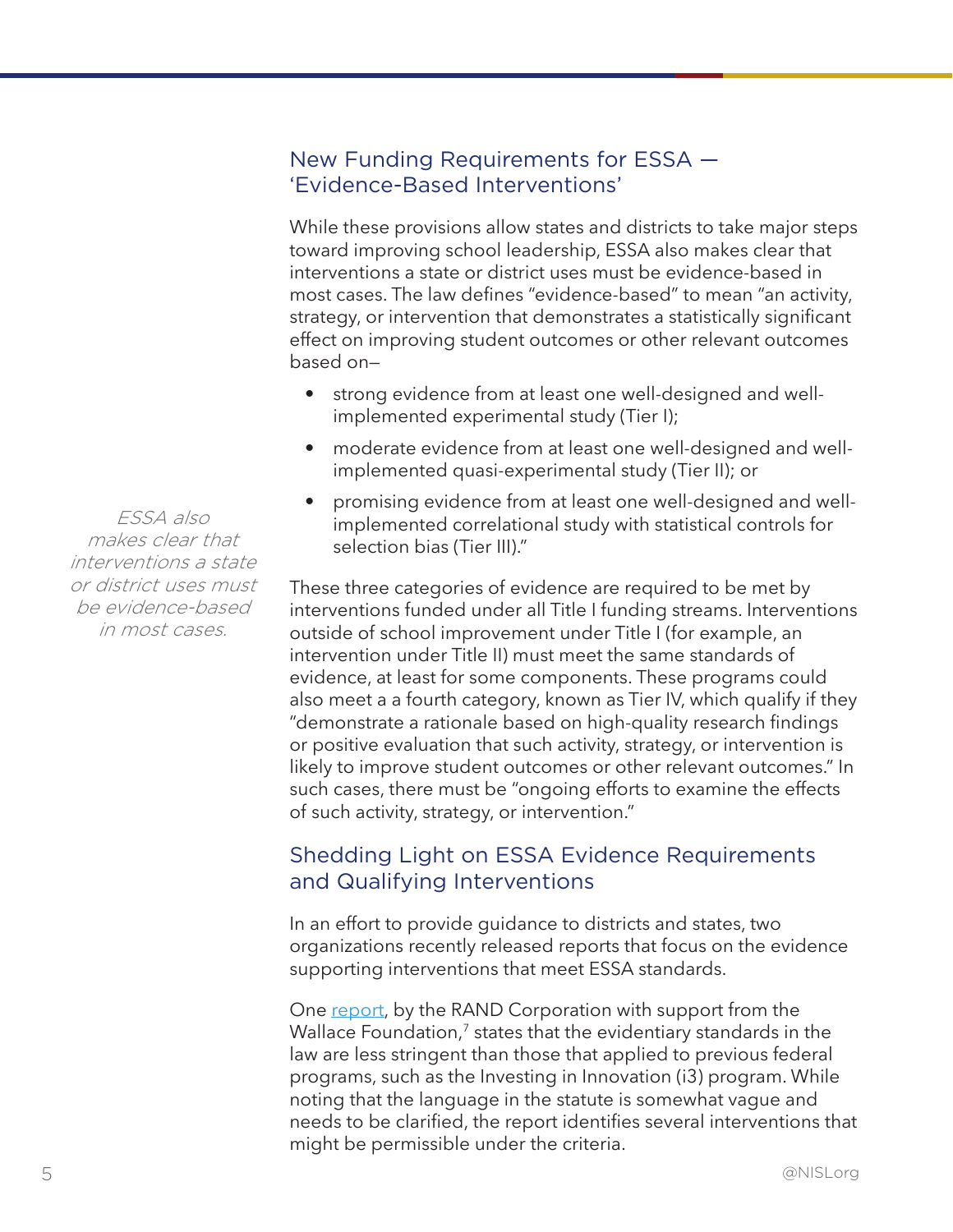The review was based on an examination of 3,500 research articles, of which 128 were fully reviewed. The report examines studies that provide evidence about six types of school leadership activities:

*Leader evaluation systems.* These include processes, tools, and metrics designed to measure principals' strengths and needs, either for accountability or developmental purposes. The report found no research on evaluation systems that meets Tier I-III standards for impact on student outcomes or any other factors. However, the review found that a number of tools and processes are based on a strong theory of action and could meet the criteria for Tier IV. These include the Vanderbilt Assessment of Leadership in Education, Marzano School Leaders Evaluation Model, Principal's Instructional Management Rating Scale, and Comprehensive Assessment of Leadership for Learning.

*Principal preparation programs*. These include programs that involve classroom instruction and school-based internships and that lead to certification. The review identified two programs that have Tier II evidence showing an impact on important outcomes-New Leaders has shown evidence of an effect on student achievement, and the Texas Principal Excellence Program has shown an effect on principal competencies, though not on student achievement. Two Tier III studies have shown positive relationships between aspects of principal preparation programs and principal behaviors, teacher staffing, and achievement, the report found.

*Strategic staff management*. These include efforts to improve recruitment, placement in schools, and replacement of existing principals. The evidence for this is limited. Only one Tier III study of principal replacement was considered and it showed negative effects on student achievement and would not qualify as evidencebased under ESSA, the report notes.

*Professional learning*. These include professional development experiences such as workshops, mentoring, and coaching for practicing principals. Based on two Tier II studies that show a positive impact on student achievement, the National Institute for School Leadership's (NISL) Executive Development Program meets ESSA criteria for evidence. <sup>8</sup> A Tier I study of McREL's Balanced Leadership Program shows no impact on student achievement, but a positive effect on staff turnover. There is Tier IV evidence for the Metropolitan ISD Principal Coaching Initiative, the Arkansas Leadership Academy's Master Principal Program, and coaching principals on Socratic questioning and reflective thinking.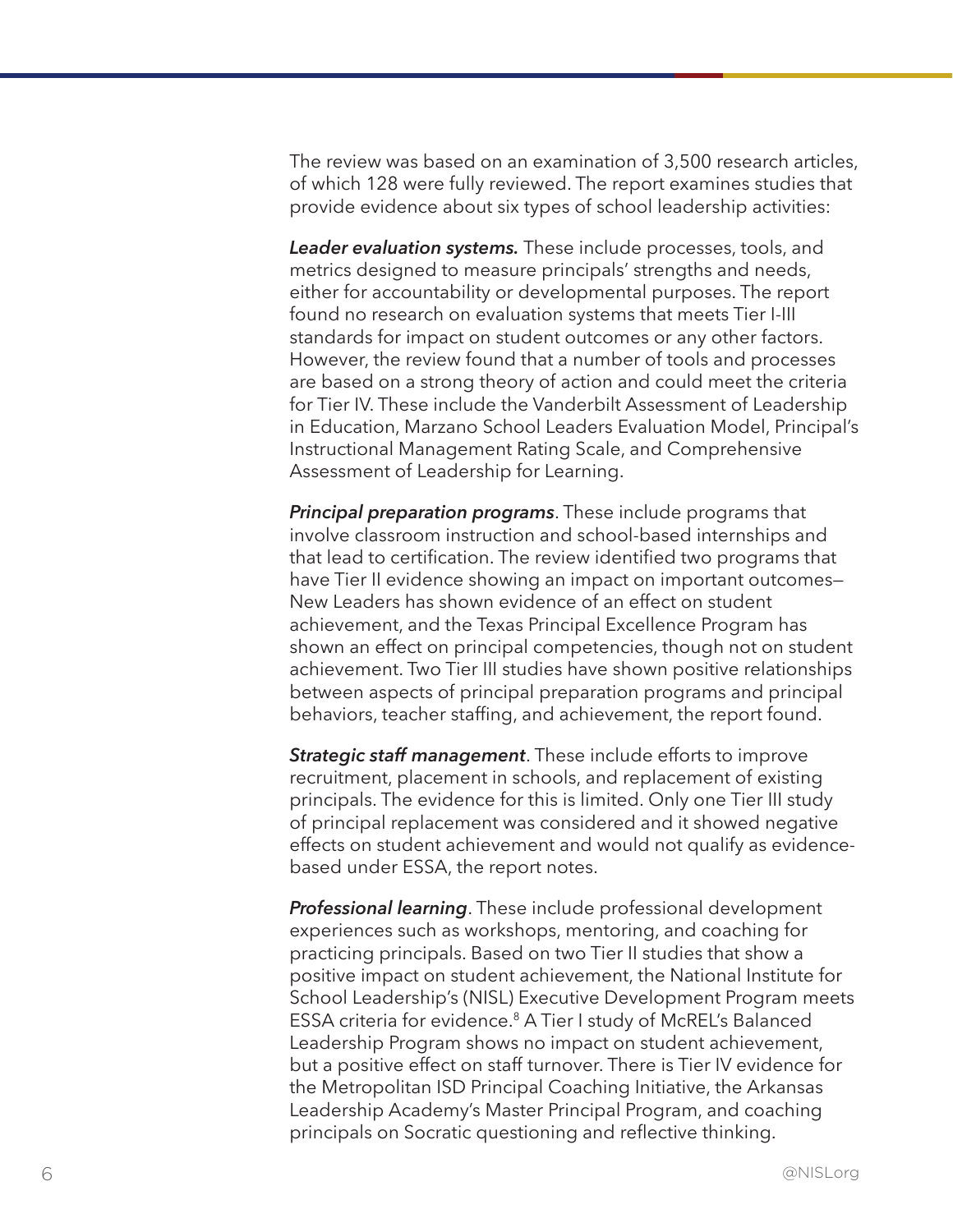*Working conditions.* These include incentives and opportunities to improve the effectiveness of school leaders. One set of initiatives includes steps to devolve authority over decisions such as staffing and curriculum to schools. Tier II studies show mixed results from this strategy. Another set includes efforts to provide bonuses and higher pay to high-quality principals. There is no Tier I-III evidence of the effectiveness of this strategy, but there is substantial Tier IV evidence of the theory behind it.

*Comprehensive school-improvement models*. These include wholeschool redesign efforts that often include components to address school leadership. Two models have evidence of effectiveness: seven Tier I or Tier II studies of KIPP (the program as a whole; not just its leadership component) show positive outcomes on student achievement, and a Tier II study of the University of Virginia's School Turnaround Specialist Model shows positive outcomes on student achievement as well.

#### Identifying Studies of School Leadership Programs that Meet a Higher Standard

A separate report, by the George W. Bush Institute,<sup>9</sup> similarly examines the evidence behind programs to improve school leadership. The Bush Institute report examines programs in six dimensions: working environment, preparation, recruitment and selection, professional learning, performance evaluation, and compensation and incentives. The Institute had previously identified these dimensions as the components of what it calls Principal Talent Management.

The review was based on an examination of research to look for evidence of two outcomes: student achievement and principal retention. The criteria for the research are narrower than those used by the RAND Corporation and those considered acceptable by ESSA. The Bush review examined only those studies that meet the standards of the federal What Works Clearinghouse (WWC), which places a strong emphasis on studies involving randomized controlled trials, but also recognizes the value of quasi-experimental studies. That is, the Bush Institute review reports on studies that would meet Tier I or Tier II, standards under ESSA.

Because few studies in education meet those criteria, the Bush Institute review is limited. Of 251 studies identified in the six dimensions of Principal Talent Management, the reviewers found only 11 eligible for inclusion in WWC standards review, and two of

Of the six studies that met WWC standards, only two showed positive effects on student achievement: the National Institute for School Leadership's (NISL) Executive Development Program and the Teacher Incentive Fund's pay-for performance program.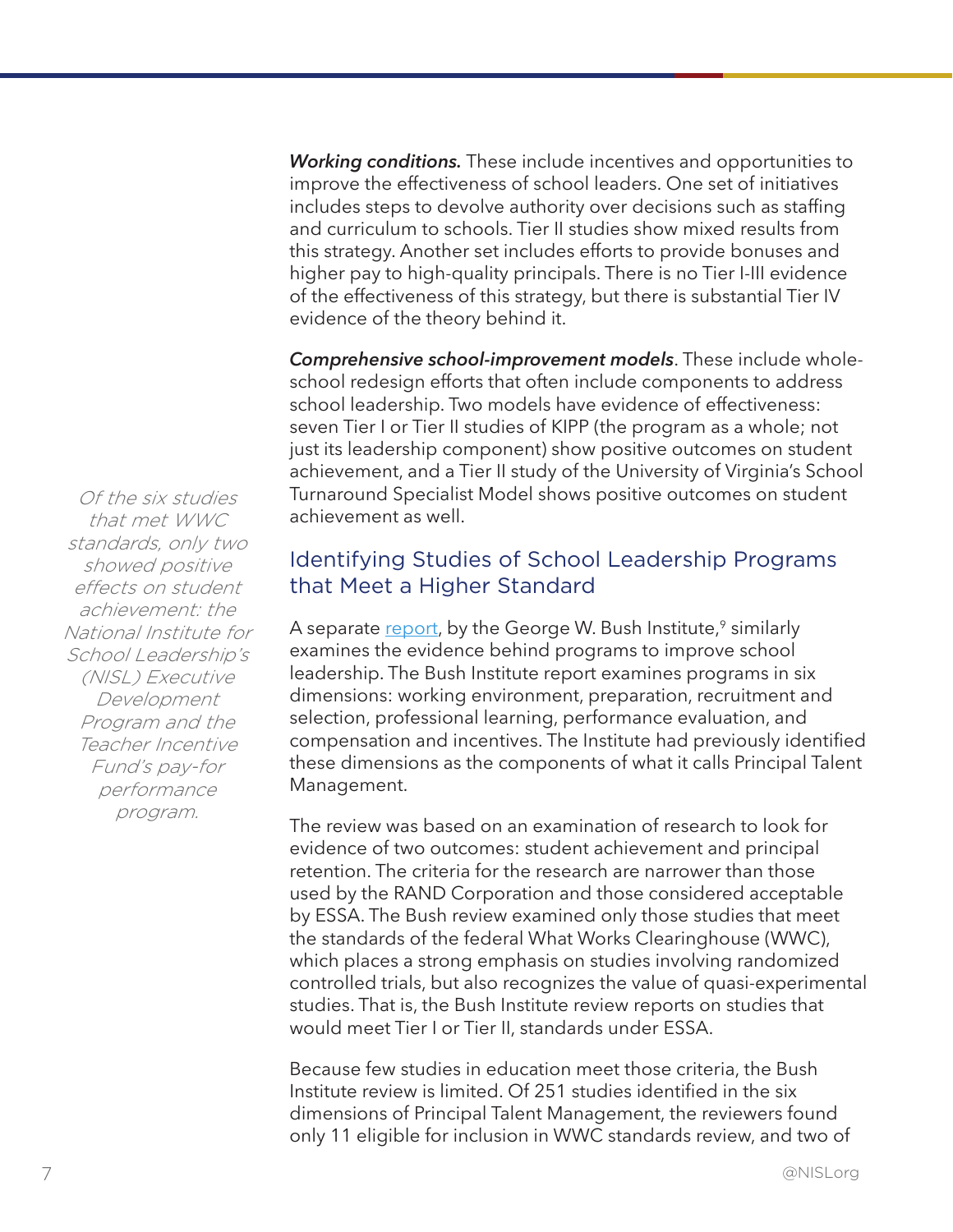these studies evaluated the same intervention. The review included the most recent of the two studies, which incorporated the findings of the earlier study. Of the 10 studies reviewed, only 6 met WWC standards.

Of the six studies that met WWC standards, only two showed positive effects on student achievement: the National Institute for School Leadership's (NISL) Executive Development Program<sup>10</sup> and the Teacher Incentive Fund's pay-for performance program.11 The evaluation of NISL found improvements in English language arts and mathematics performance in Pennsylvania students, and the TIF evaluation found evidence of improved ELA performance.

The Bush Institute found that, in two of its six dimensions of Principal Talent Management—recruitment and selection and performance evaluation—no studies were eligible for review. The findings from the review of the other four dimensions are as follows:

*Principal working environment*. No study found evidence that improving principals' working conditions improved student achievement or principal retention. One study reviewed, of the Strategic Staffing Initiative, an effort to reassign highly effective principals and teachers to high-needs schools, failed to meet WWC standards.

*Principal preparation*. Two studies, one by the Bush Institute of four programs, and one of the New York City Leadership Academy's Aspiring Principals Program, met WWC standards, although with reservations. However, the studies found no discernable impact on student achievement or principal retention.

*Principal professional learning*. The review found three studies that met WWC standards, one of the McREL Balanced Leadership Professional Development Program, which met the standards without reservations, and two of the NISL Executive Development Program, which met the standards with reservations. As noted above, the studies of the NISL program found that it had an impact on student achievement. The study of the McREL program found no effect on student learning.

*Principal compensation and incentives*. One study met WWC standards without reservations. As noted above, a study of the Teacher Incentive Fund found positive effects on student achievement in ELA. A second study, of Denver Public Schools' Professional Compensation System for Administrators (Principal ProComp), failed to meet WWC standards.

The [Bush] review was based on an examination of research to look for evidence of two outcomes: student achievement and principal retention.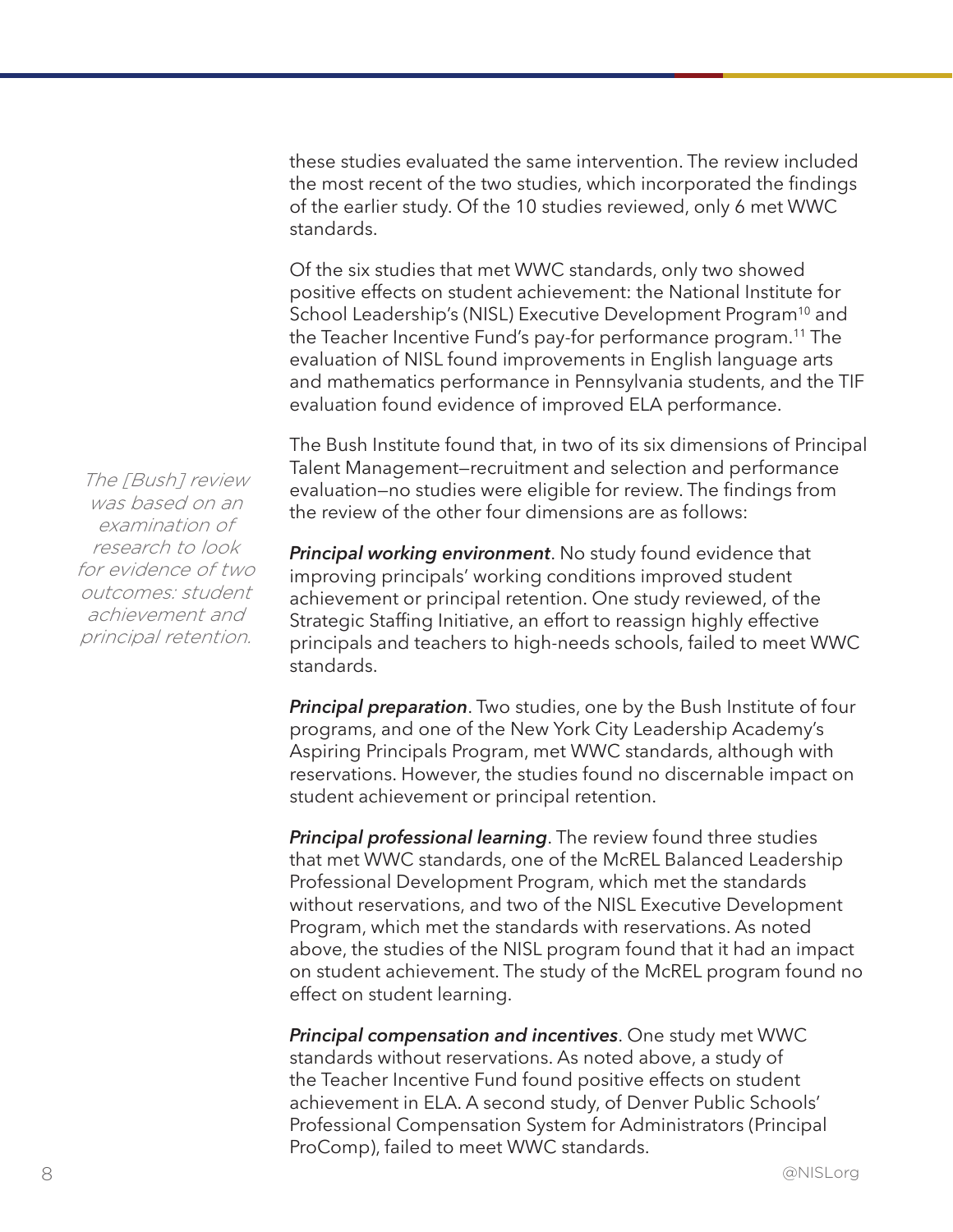| Category                             | Program                                                           | <b>RAND</b> | <b>GWB</b><br>Inst. |
|--------------------------------------|-------------------------------------------------------------------|-------------|---------------------|
| Principal<br>Preparation<br>Programs | <b>Texas Principal Excellence</b>                                 |             |                     |
|                                      | <b>New Leaders</b>                                                |             |                     |
|                                      | Select principal-preparation programs                             |             |                     |
|                                      | Select principal-preparation program<br>practices                 |             |                     |
|                                      | NYC Leadership Academy's Aspiring<br>Principals Program           |             |                     |
|                                      | Four principal preparation programs<br>selected by Bush Institute |             |                     |
| Professional<br>Learning             | McREL Balanced Leadership Program                                 |             |                     |
|                                      | NISL Executive Development Program                                |             |                     |
| School<br>Improvement<br>Models      | <b>KIPP</b>                                                       |             |                     |
|                                      | <b>UVA School Turnaround Specialist</b>                           |             |                     |
| Staff<br>Management                  | Principal replacement                                             |             |                     |
| Compensation<br>and Incentives       | Teacher Incentive Fund Pay-for-<br>performance bonuses            |             |                     |
| Working<br>Conditions                | Principal Autonomy                                                |             |                     |

### Table I: Interventions Meeting ESSA Evidence Requirements

Study met standards or criteria (RAND: Tier I-III; GWB Inst.: What Works Clearinghouse)

Study also showed positive impact on student achievement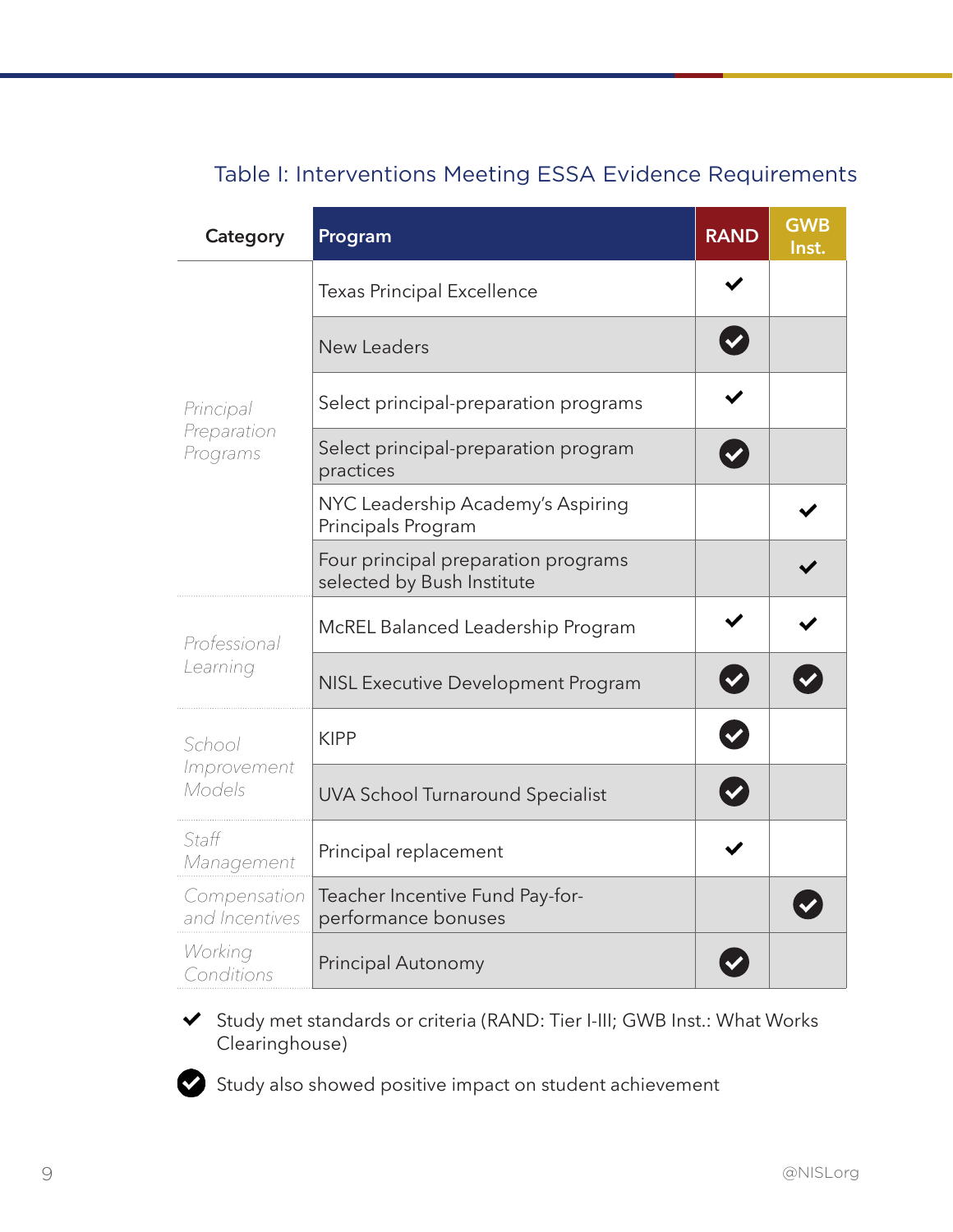#### The Next Steps for States and Districts

The RAND and Bush Institute reviews show that states and districts have some options in identifying evidence-based interventions to support school leadership under ESSA. Those options are limited, however, both because the research base is slim and many welldesigned studies have failed to find evidence of an impact of the interventions on student achievement or principal quality. Districts and states would do well to consult these reports, as well as additional research that might be forthcoming, to develop strategic initiatives to improve student achievement by raising the level of school leader quality.

In doing so, districts and states need to consider their own needs and contexts. Smaller districts with limited budgets might consider targeted efforts aimed at select principals or potential principals. Larger districts might consider larger-scale efforts that are affordable and sustainable, particularly train-the-trainer models that build local capacity for improvement.

The opportunities ESSA provides are substantial. By taking advantage of them and choosing evidence-based interventions, districts and states can make long strides toward improving learning for all students.

> **NATIONAL INSTITUTE FOR SCHOOL LEADERSHIP®** THE LEADER IN SCHOOL LEADERSHIP®

Districts and states would do well to consult these reports to develop strategic initiatives to improve student achievement by raising the level of school leader quality.